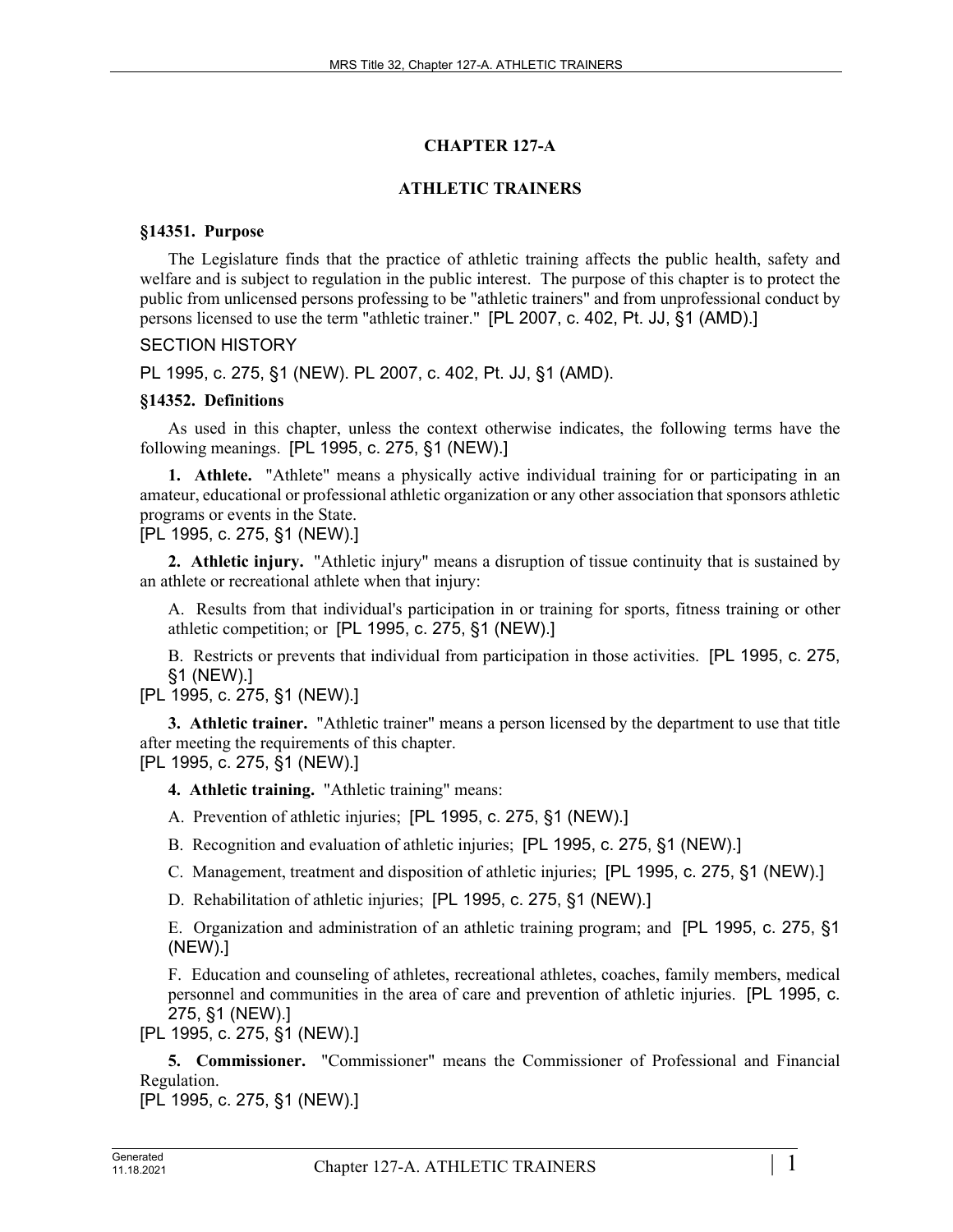**6. Department.** "Department" means the Department of Professional and Financial Regulation. [PL 1995, c. 275, §1 (NEW).]

**7. Recreational athlete.** "Recreational athlete" means an individual participating in fitness training and conditioning, sports or other athletic competition, practices or events requiring physical strength, agility, flexibility, range of motion, speed or stamina and who is not affiliated with an amateur, educational or professional athletic organization or any association that sponsors athletic programs or events in the State.

[PL 1995, c. 275, §1 (NEW).]

### SECTION HISTORY

PL 1995, c. 275, §1 (NEW).

### **§14353. Commissioner; powers and duties**

The commissioner or the commissioner's designee has the following powers and duties in addition to all other powers and duties set forth in this chapter. [PL 1995, c. 275, §1 (NEW).]

**1. Standards.** The commissioner shall administer and enforce the standards under this chapter. [PL 1995, c. 275, §1 (NEW).]

**2. Rules.** The commissioner shall adopt rules in accordance with the Maine Administrative Procedure Act necessary to carry out the purposes of this chapter. [PL 1995, c. 275, §1 (NEW).]

**3. Complaints.**  [PL 2007, c. 402, Pt. JJ, §2 (RP).]

**4. Contracts.**  [PL 2007, c. 402, Pt. JJ, §2 (RP).]

**5. Hearings.** 

[PL 2007, c. 402, Pt. JJ, §2 (RP).]

**6. Advisory council.** The commissioner shall select members of the athletic training community to serve on an advisory council and to consult with the commissioner concerning the regulation of athletic trainers. The council may submit recommendations to the department concerning any matter and the department may consider the recommendations in making its decisions. Membership on the council is not a conflict of interest regardless of the occupations or associations of the members. [PL 2007, c. 402, Pt. JJ, §2 (AMD).]

**7. Employees.**  [PL 2007, c. 402, Pt. JJ, §2 (RP).]

**8. Budget.**  [PL 2007, c. 402, Pt. JJ, §2 (RP).]

SECTION HISTORY

PL 1995, c. 275, §1 (NEW). PL 2007, c. 402, Pt. JJ, §2 (AMD).

# **§14354. Necessity for licensure**

Beginning January 1, 1996 a person may not profess to be an athletic trainer or use the title "athletic trainer" alone or in connection with other words or the initials "AT" alone or in connection with other initials, whether or not compensation is received, unless licensed in accordance with this chapter. [PL 1995, c. 275, §1 (NEW).]

**1. Athletic training.** When providing athletic training to an athlete without referral from a doctor of medicine, osteopathy, podiatry or dentistry, the athletic trainer is subject to the following requirements.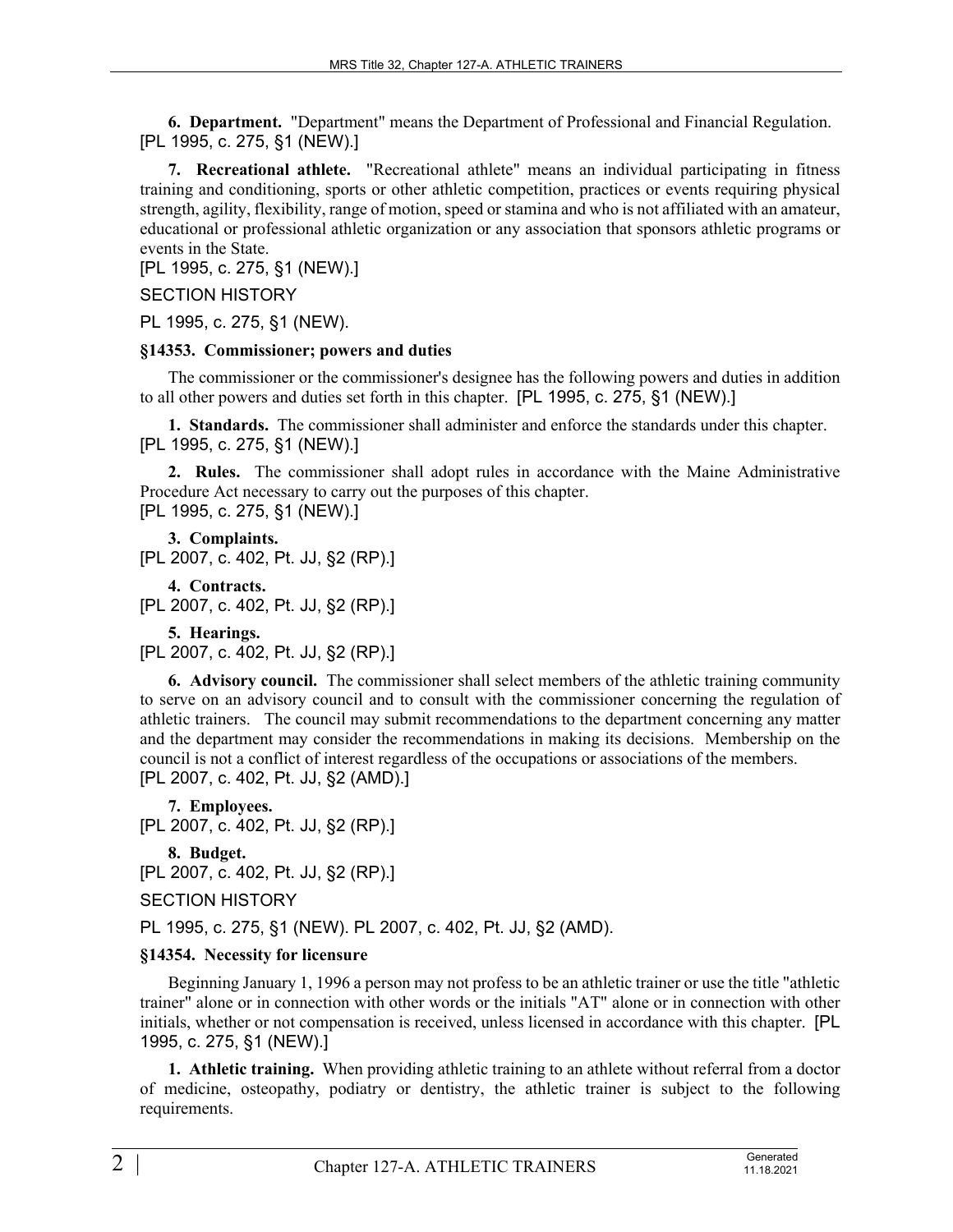A. An athletic trainer may not make a medical diagnosis. The athletic trainer shall refer to a licensed doctor of medicine, osteopathy, podiatry or dentistry an athlete whose physical condition, either at the initial evaluation or during subsequent treatment, the athletic trainer determines to be beyond the scope of the practice of the athletic trainer. [PL 1995, c. 275, §1 (NEW).]

B. If there is no improvement in an athlete who has sustained an athletic injury within 15 days of initiation of treatment, the athletic trainer shall refer the athlete to a licensed doctor of medicine, osteopathy, podiatry or dentistry or a licensed physical therapist. [PL 1995, c. 275, §1 (NEW).]

C. If an athletic injury requires treatment for more than 45 days, the athletic trainer shall consult with, or refer the athlete to, a licensed doctor of medicine, surgery, osteopathy, podiatry or dentistry or a licensed physical therapist. The athletic trainer shall document the action taken. [PL 1995, c. 275, §1 (NEW).]

[PL 1995, c. 275, §1 (NEW).]

**2. Training of recreational athlete.** When providing athletic training to the recreational athlete, for other than emergency care or the care of minor sprains, strains and contusions, the athletic trainer shall refer the athlete to a doctor of medicine, osteopathy, podiatry or dentistry or a licensed physical therapist.

For the treatment of the recreational athlete, for other than emergency care or the care of minor sprains, strains and contusions, the athletic trainer must receive referral from a doctor of medicine, osteopathy, podiatry or dentistry or a licensed physical therapist.

When providing care and treatment to the recreational athlete sustaining minor sprains, strains and contusions, the athletic trainer is subject to the following requirements.

A. An athletic trainer may not make a medical diagnosis. The athletic trainer shall refer to a licensed doctor of medicine, osteopathy, podiatry or dentistry an athlete whose physical condition, either at the initial evaluation or during subsequent treatment, the athletic trainer determines to be beyond the scope of practice of the athletic trainer. [PL 1995, c. 275, §1 (NEW).]

B. If there is no improvement in a recreational athlete who has sustained an athletic injury within 15 days of initiation of treatment, the athletic trainer shall refer the recreational athlete to a licensed doctor of medicine, osteopathy, podiatry or dentistry or a licensed physical therapist. [PL 1995, c. 275, §1 (NEW).]

C. If an athletic injury requires treatment for more than 45 days, the athletic trainer shall consult with or refer the recreational athlete to a licensed doctor of medicine, osteopathy, podiatry or dentistry or a licensed physical therapist. [PL 1995, c. 275, §1 (NEW).]

[PL 1995, c. 275, §1 (NEW).]

SECTION HISTORY

PL 1995, c. 275, §1 (NEW).

### **§14355. License violations**

A person who violates section 14354 is subject to the provisions of Title 10, section 8003‑C. [PL 2007, c. 402, Pt. JJ, §3 (AMD).]

### SECTION HISTORY

PL 1995, c. 275, §1 (NEW). PL 1999, c. 547, §B78 (AMD). PL 1999, c. 547, §B80 (AFF). PL 2007, c. 402, Pt. JJ, §3 (AMD).

# **§14356. Exemptions**

Nothing in this chapter prevents or restricts the practice, services or activities of: [PL 1995, c. 275, §1 (NEW).]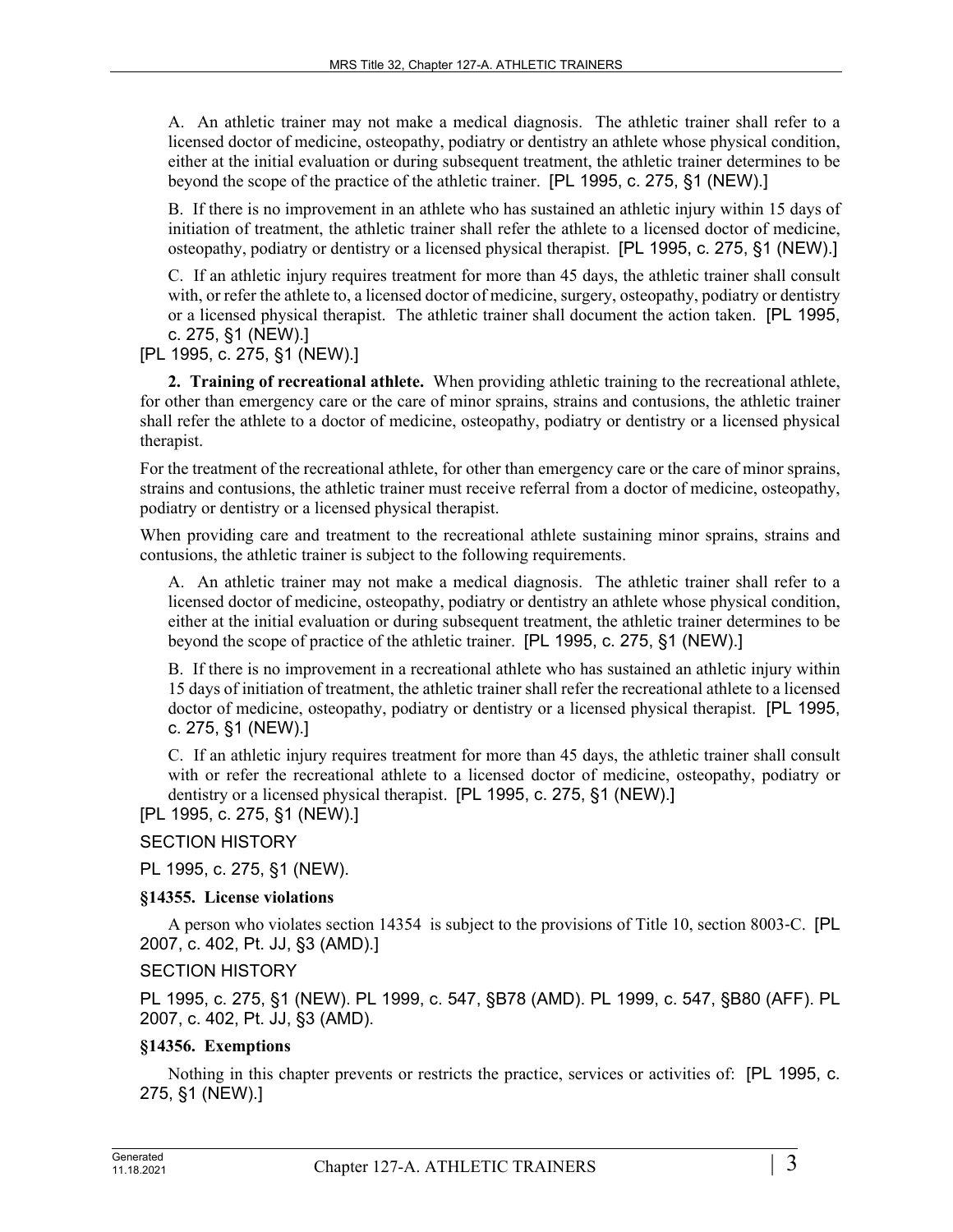**1. Federal employee.** A person employed as an athletic trainer by the Federal Government or any federal agency if that person provides athletic training under the direction or control of that person's employing organization;

[PL 1995, c. 275, §1 (NEW).]

**2. Student athletic trainer.** A person fulfilling the requirements for licensure or pursuing a supervised course of study leading to a degree or certificate in athletic training at an accredited or approved educational program if the person is designated by a title that indicates that person's status as a student or trainee;

[PL 1995, c. 275, §1 (NEW).]

**3. Experience requirement.** A person fulfilling the supervised practical training requirements of this chapter if that training is necessary to meet the requirements of this chapter; or

[PL 1995, c. 275, §1 (NEW).]

**4. Visiting team.** A person performing athletic training services in the State for an out-of-state team that is in the State for competition at which an athletic trainer licensed under this chapter or a physician is available if these services are performed for no more than 4 days at a time or for no more than 30 days a year.

[PL 1995, c. 275, §1 (NEW).]

SECTION HISTORY

PL 1995, c. 275, §1 (NEW).

#### **§14357. Qualifications for licensure**

**1. Qualifications.** To qualify for a license as an athletic trainer an applicant must:

A. Demonstrate that the applicant is trustworthy and competent to engage in practice as an athletic trainer in a manner that safeguards the interests of the public; [PL 1995, c. 275, §1 (NEW).]

B. Be a graduate of a college or university approved by the department and have successfully completed that college's or university's curriculum in athletic training or other curricula acceptable to the department and have completed an athletic training education program approved by the National Athletic Trainers' Association or its successor or other organization approved by the department or a program of practical training in athletic training acceptable to the department; and [PL 2007, c. 402, Pt. JJ, §4 (AMD).]

C. Have passed the National Athletic Trainers' Association Board of Certification examination or be currently certified by the National Athletic Trainers' Association or its successor or other organization approved by the department. [PL 2007, c. 402, Pt. JJ, §5 (AMD).] [PL 2007, c. 402, Pt. JJ, §§4, 5 (AMD).]

# SECTION HISTORY

PL 1995, c. 275, §1 (NEW). PL 2007, c. 402, Pt. JJ, §§4, 5 (AMD).

### **§14358. Fees**

The Director of the Office of Professional and Occupational Regulation within the department may establish by rule fees for purposes authorized under this chapter in amounts that are reasonable and necessary for their respective purposes, except that the fee for any one purpose may not exceed \$300 annually. Rules adopted pursuant to this section are routine technical rules pursuant to Title 5, chapter 375, subchapter 2-A. [PL 2007, c. 402, Pt. JJ, §6 (AMD); PL 2011, c. 286, Pt. B, §5 (REV).] SECTION HISTORY

PL 1995, c. 275, §1 (NEW). PL 1999, c. 685, §23 (AMD). PL 2007, c. 402, Pt. JJ, §6 (AMD). PL 2011, c. 286, Pt. B, §5 (REV).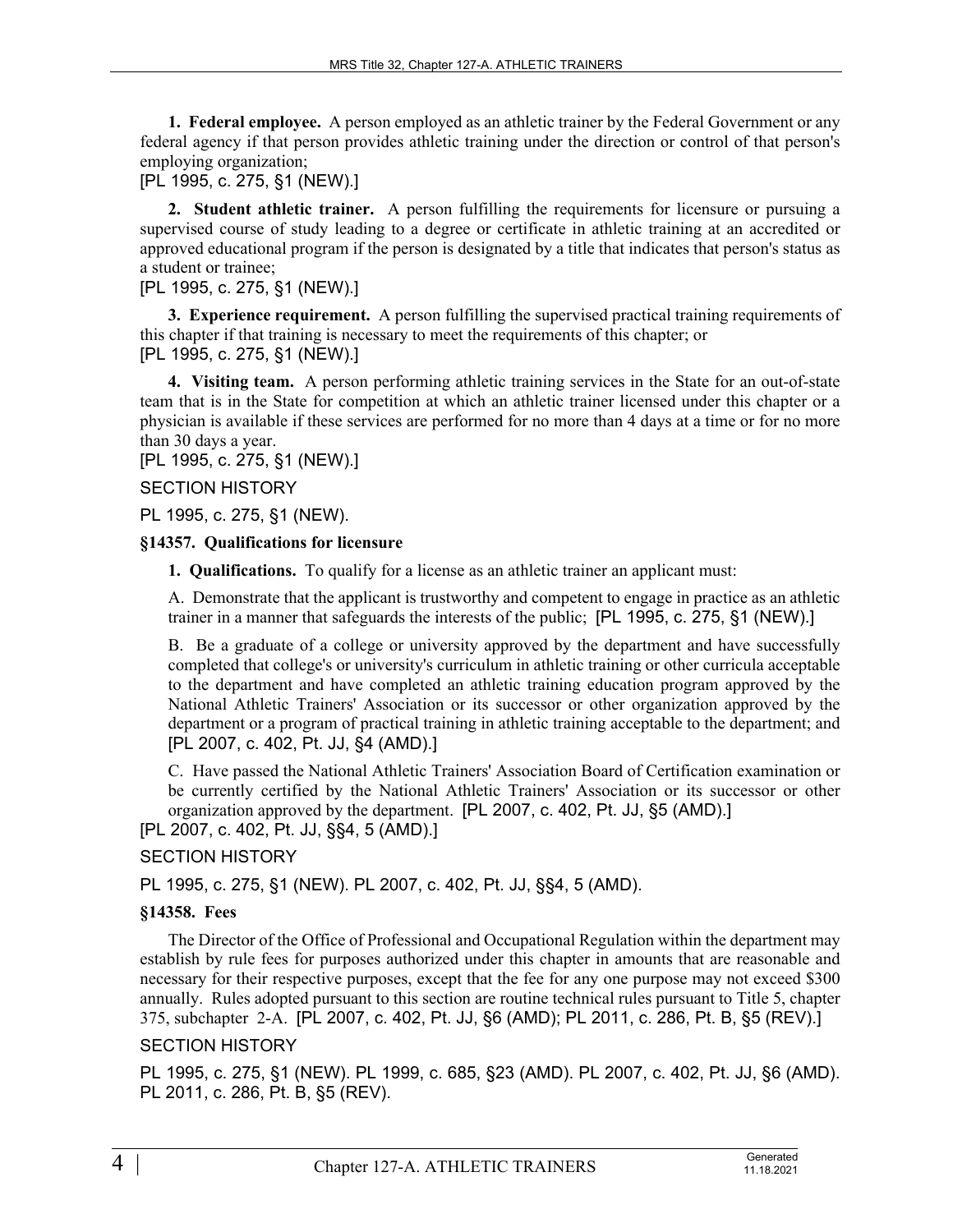#### **§14359. Renewal**

A license renewal fee as set under section 14358 must be paid by the licensee. Licenses issued under this chapter expire annually on their anniversary date or as otherwise provided by the commissioner. Any license not renewed by its date of expiration automatically expires. Licenses may be renewed up to 90 days after the date of expiration upon payment of a late fee in addition to the renewal fee as set under section 14358. A person who submits an application for renewal more than 90 days after the license expiration date is subject to all requirements governing new applicants under this chapter, except that the department may in its discretion, giving consideration to the protection of the public, waive examination if the renewal application is received, together with the late fee and renewal fee, within 2 years from the date of that expiration. Rules adopted pursuant to this section are routine technical rules pursuant to Title 5, chapter 375, subchapter 2-A. [PL 2007, c. 402, Pt. JJ, §7 (AMD).]

For the purposes of satisfying the continuing education requirements, each application for license renewal must include current certification by the National Athletic Trainers' Association or its successor or other organization approved by the department. [PL 2007, c. 402, Pt. JJ, §7 (AMD).]

### SECTION HISTORY

PL 1995, c. 275, §1 (NEW). PL 1999, c. 685, §24 (AMD). PL 2007, c. 402, Pt. JJ, §7 (AMD).

### **§14360. Temporary licenses**

A temporary license may be granted to a person who has completed the education and experience requirements of this chapter and has submitted the license fee as set under section 14358. This license allows the person to use the title "student athletic trainer" when practicing under the direction of a licensed athletic trainer. This license becomes invalid after 6 months or upon failure by the licensee of the National Athletic Trainers' Association Board of Certification examination, whichever event occurs first. The license may not be renewed. [PL 2007, c. 402, Pt. JJ, §8 (AMD).]

### SECTION HISTORY

PL 1995, c. 275, §1 (NEW). PL 2007, c. 402, Pt. JJ, §8 (AMD).

### **§14361. Revocation and reissuance**

### **(REPEALED)**

### SECTION HISTORY

PL 1995, c. 275, §1 (NEW). PL 1999, c. 547, §B78 (AMD). PL 1999, c. 547, §B80 (AFF). PL 2007, c. 402, Pt. JJ, §9 (RP).

### **§14361-A. Denial or refusal to renew license; disciplinary action**

In addition to the grounds enumerated in Title 10, section 8003, subsection 5‑A, paragraph A, the department may deny a license, refuse to renew a license or impose the disciplinary sanctions authorized by Title 10, section 8003, subsection 5‑A for: [PL 2007, c. 402, Pt. JJ, §10 (NEW).]

**1. Addiction.** Addiction to alcohol or other drugs resulting in the licensed athletic trainer's inability to perform that trainer's duties safely and competently; [PL 2007, c. 402, Pt. JJ, §10 (NEW).]

**2. Incompetency.** A court finding of mental incompetency; [PL 2007, c. 402, Pt. JJ, §10 (NEW).]

**3. Accomplice.** Aiding a person not duly licensed as an athletic trainer in misrepresentation as an athletic trainer; or

[PL 2007, c. 402, Pt. JJ, §10 (NEW).]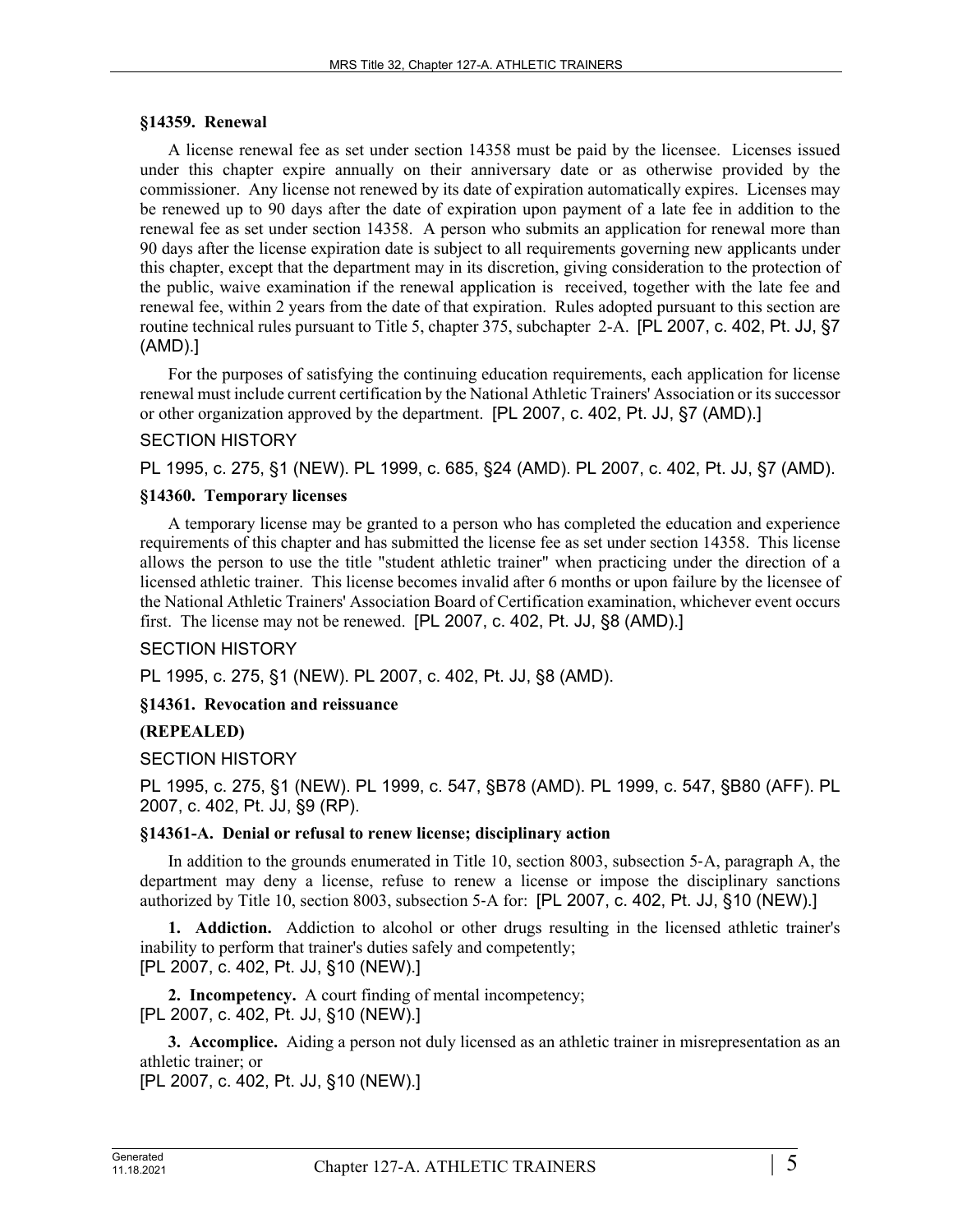**4. Unethical conduct.** A finding by the National Athletic Trainers' Association's Ethics Committee of a violation of the National Athletic Trainers' Association's Code of Ethics or a finding by the National Athletic Trainers' Association's Board of Certification's Professional Practice and Discipline Committee of a violation of the Board of Certification's Standards of Professional Practice or findings by successor or other organizations with respect to codes of ethics approved by the department.

[PL 2007, c. 402, Pt. JJ, §10 (NEW).]

SECTION HISTORY

PL 2007, c. 402, Pt. JJ, §10 (NEW).

**§14362. Disposition of fees**

**(REPEALED)**

SECTION HISTORY

PL 1995, c. 275, §1 (NEW). PL 1995, c. 502, §H48 (AMD). PL 2007, c. 402, Pt. JJ, §11 (RP).

# **§14363. Telehealth services**

**1. Definitions.** As used in this section, unless the context otherwise indicates, the following terms have the following meanings.

A. "Asynchronous encounter" means an interaction between an individual and a person licensed under this chapter through a system that has the ability to store digital information, including, but not limited to, still images, video files, audio files, text files and other relevant data, and to transmit such information without requiring the simultaneous presence of the individual and the person licensed under this chapter. [PL 2021, c. 291, Pt. B, §21 (NEW).]

B. "Store and forward transfer" means the transmission of individual's records through a secure electronic system to a person licensed under this chapter. [PL 2021, c. 291, Pt. B, §21 (NEW).]

C. "Synchronous encounter" means a real-time interaction conducted with an interactive audio or video connection between an individual and a person licensed under this chapter or between a person licensed under this chapter and another health care provider. [PL 2021, c. 291, Pt. B, §21 (NEW).]

D. "Telehealth services" means health care services delivered through the use of information technology and includes synchronous encounters, asynchronous encounters, store and forward transfers and telemonitoring. [PL 2021, c. 291, Pt. B, §21 (NEW).]

E. "Telemonitoring" means the use of information technology to remotely monitor an individual's health status via electronic means, allowing the person licensed under this chapter to track the individual's health data over time. Telemonitoring may be synchronous or asynchronous. [PL 2021, c. 291, Pt. B, §21 (NEW).]

[PL 2021, c. 291, Pt. B, §21 (NEW).]

**2. Telehealth services permitted.** A person licensed under this chapter may provide telehealth services as long as the licensee acts within the scope of practice of the licensee's license, in accordance with any requirements and restrictions imposed by this section and in accordance with standards of practice.

[PL 2021, c. 291, Pt. B, §21 (NEW).]

**3. Confidentiality.** When providing telehealth services, a person licensed under this chapter shall comply with all state and federal confidentiality and privacy laws. [PL 2021, c. 291, Pt. B, §21 (NEW).]